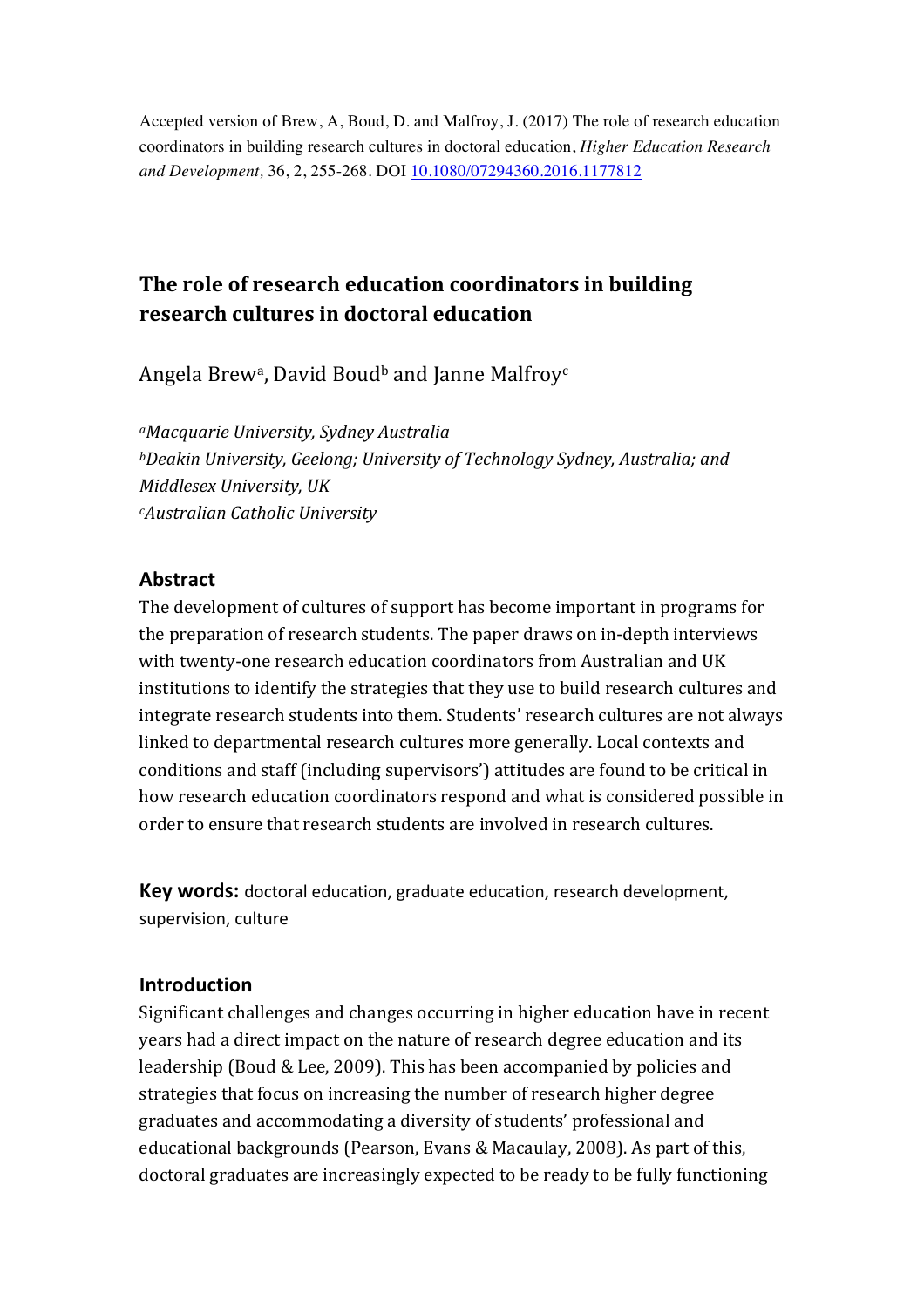members of the wider research enterprise so that they can participate in networks and practice beyond graduation and the particular focus of their own necessarily narrow study (see for example, Boud & Lee, 2009; Metcalfe, Thompson & Green, 2002). In addition, changes in research practice brought about by pressure on funding and national research assessment have caused institutions to consolidate areas of research strength to improve research output levels. These changes, both in doctoral education and in research practice more generally, have focused attention on the development of research cultures.

In this environment, institutions have developed a range of strategies to improve doctoral education. For example, emphasis has been placed on structured training programs, supervisor development and new forms of output such as theses by publications, portfolio approaches, multimedia, etc. New institutional structures have been established such as graduate schools, and, more recently, new doctoral education leadership positions in faculties, schools and departments.

People taking on such positions of responsibility are typically called 'student research coordinator', 'graduate convenor', 'research studies coordinator', 'director of graduate studies', etc. In many instances these are newly created roles, or the roles are carried out by a succession of people with an institutional brief to develop them. Generically these people have been termed 'research education coordinators' (RECs) (Boud, et al. 2014, p.440). RECs perform a range of leadership roles.

This paper is concerned with the role of RECs in ensuring that doctoral students are involved in research cultures. Clearly there is a diverse spectrum of practice. At one end, students take their place as full members of research groups and benefit from immersion in the culture of the group. At the other end, they are peripherally located and induction into research culture is a challenge. It is an even greater challenge when a local functioning research community in their specific area does not exist.

The paper first explores the literature on how students are being integrated into research cultures, and the role of research education coordinators in this. Following a discussion of how the data were derived and the methods of analysis, the paper examines the strategies RECs say they have used to address this issue in particular institutional contexts. Interviews with RECs are used to elucidate what they are doing to build research cultures among and for their students. Specifically, the paper discusses the challenges of RECs as they address issues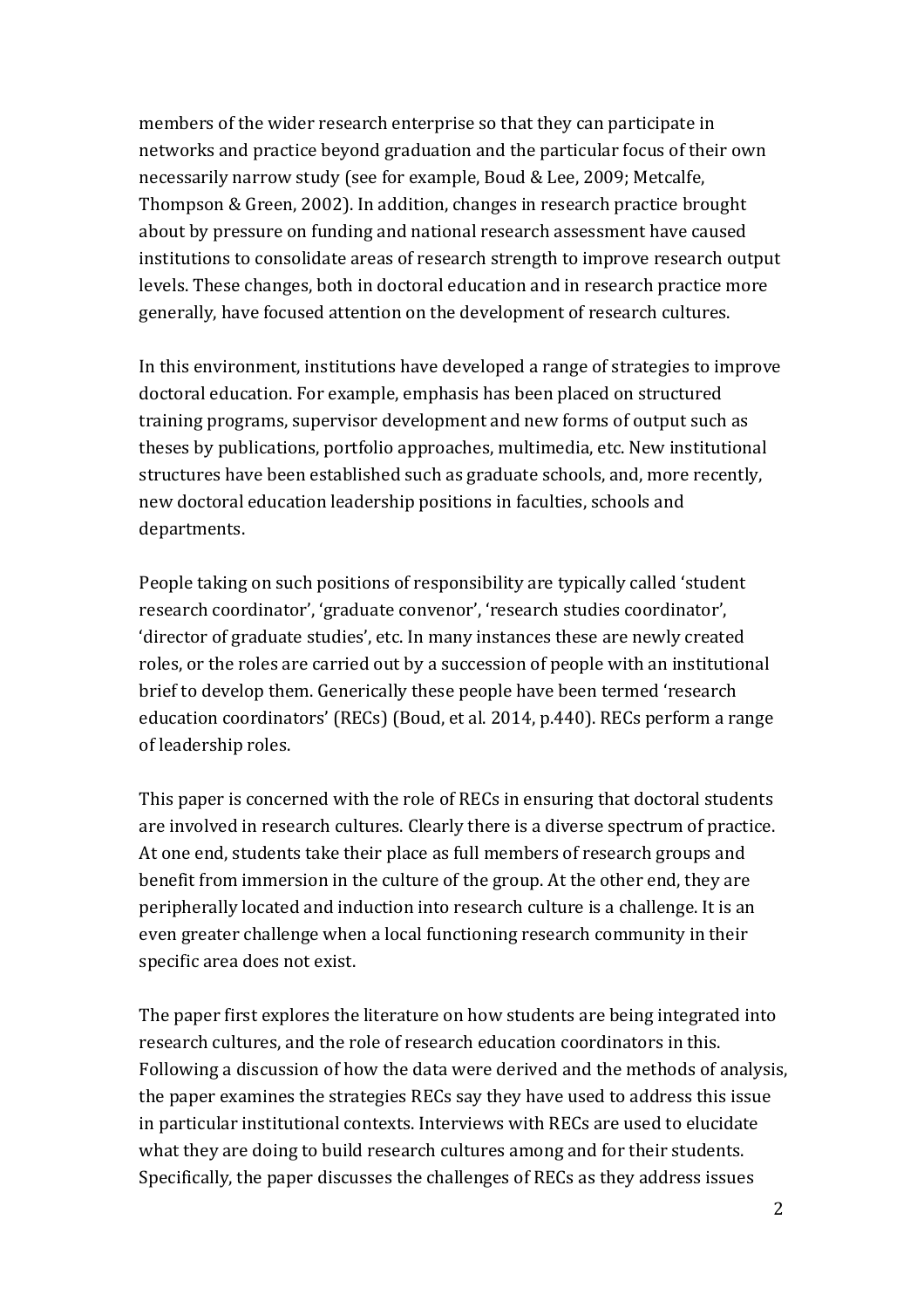associated with mobilising students, supervisors and others to take account of existing institutional cultures and the challenges of attempting to involve multiple players. Instances where RECs have been able to establish research education cultures involving groups of students, but unrelated to wider academic research groups, and instances where RECs have been able to integrate research students into wider research cultures beyond the immediate research group are discussed highlighting the institutional conditions that facilitate or inhibit developments.

#### **Background**

Recent work on doctoral education has identified the REC as having an important leadership function (Boud et al 2014). Boud and colleagues argue that RECs exercise leadership in a number of different ways. These range from working with and influencing supervisors, to working with students or to carrying out institutional roles such as policy formation or committee contributions. They suggest that RECs have an important role in integrating students into the culture of the department or research group. Indeed, Boud and colleagues (2014) report on a needs analysis carried out with RECs in four Australian universities which rated "Creating a research community/culture for HDR students" top in terms of its importance to their role and in terms of its need to be further developed, This raises important questions for this paper about how RECs are attempting to do this. 

However, understandings of 'research communities' and 'research cultures' are by no means straightforward, how they develop is unclear and the place of research students within them is problematic. Indeed there are different understandings of research cultures in the literature. Deem and Brehony (2000) for example, suggest that academic research cultures in the social sciences:

'include disciplinary or interdisciplinary ideas and values, particular kinds of *expert knowledge and knowledge production, cultural practices and narratives (for instance how research is done, and how peer review is exercised),* departmental sociability, other internal and external intellectual networks and *learned societies* (Deem & Behony, 2000, p.158).

Definitions of research cultures such as this, focusing on shared values, beliefs and practices of a community engaged in research (see also, e.g. Hill & Haigh, 2012; Lucas 2009; Rizzo Parse, 2007), reflect a sociological approach. These have been called into question since the introduction of national research selectivity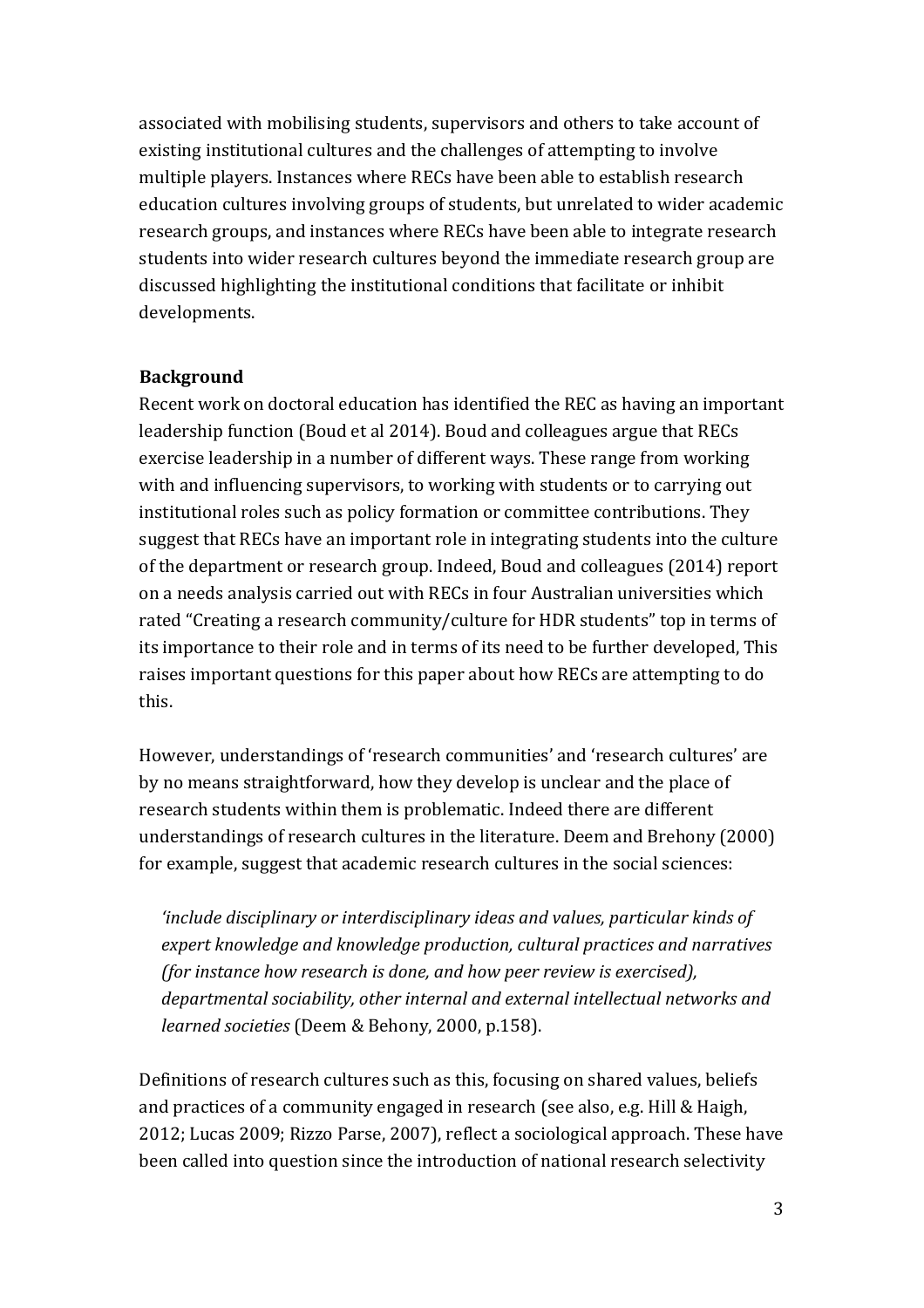exercises, e.g. the Research Excellence Framework (REF) in the UK and the Excellence in Research Australia (ERA) initiative. Such initiatives and others such as the Roberts Report (2002) and subsequent initiatives by the UK Research Councils, have generated considerable discussion within universities about how to build research capacity and the role of research cultures in strengthening research outputs (e.g. Billot, 2011). Within this context the notion of research culture is not so much about shared values and practices but takes a more instrumental focus, tending to be used as a synonym for building a critical mass of researchers in a given area, and creating expectations of academics towards publishing and obtaining research grants.

Lucas (2009, p.68) acknowledges that the term 'culture' is slippery and illdefined. Nevertheless, she finds it useful for discussing her study of research cultures in education departments and how they might be influenced. She acknowledges the importance of power relations and recognises that an effective research culture needs both of what MacGregor, Rix, Aylward and Glynn (2006, p.64) refer to as 'research management' and 'research nurturing'.

Many discussions of how to build research cultures focus on benefitting the institution or department and the academics within them. Such work, importantly where this paper is concerned, does not mention the role of RECs in such developments. Much of the literature on building a research culture focuses on disciplines new to universities (Pratt, Margaritis & Coy, 1999; Hill & Haigh, 2012, McRoy, Flanzer & Zlotnik, 2012), institutions new to the university sector (Johnson & Louw, 2014) and early career researchers (Tynan & Garbett, 2007). In Australia, for example, an entire special issue of a journal has been devoted to how to build research cultures in education (Reid, Santaro, McMaugh & Saltmarsh, 2010) and in the US there has been considerable debate about whether the particular culture of educational research is such that its outcomes can influence educational policy (Feuer, Towne & Shavelson, 2002).

This work raises key issues concerning us here, namely, the relationship of students to research culture and the role and status of RECs in building such cultures in institutions and departments. Deem and Brehony (2000) identify three dimensions of a research culture for students: peer cultures, academic cultures and research training cultures. Their study found different access to and unequal involvement in research culture participation of research students, and indeed different desires on their part to be included in particular aspects of research culture.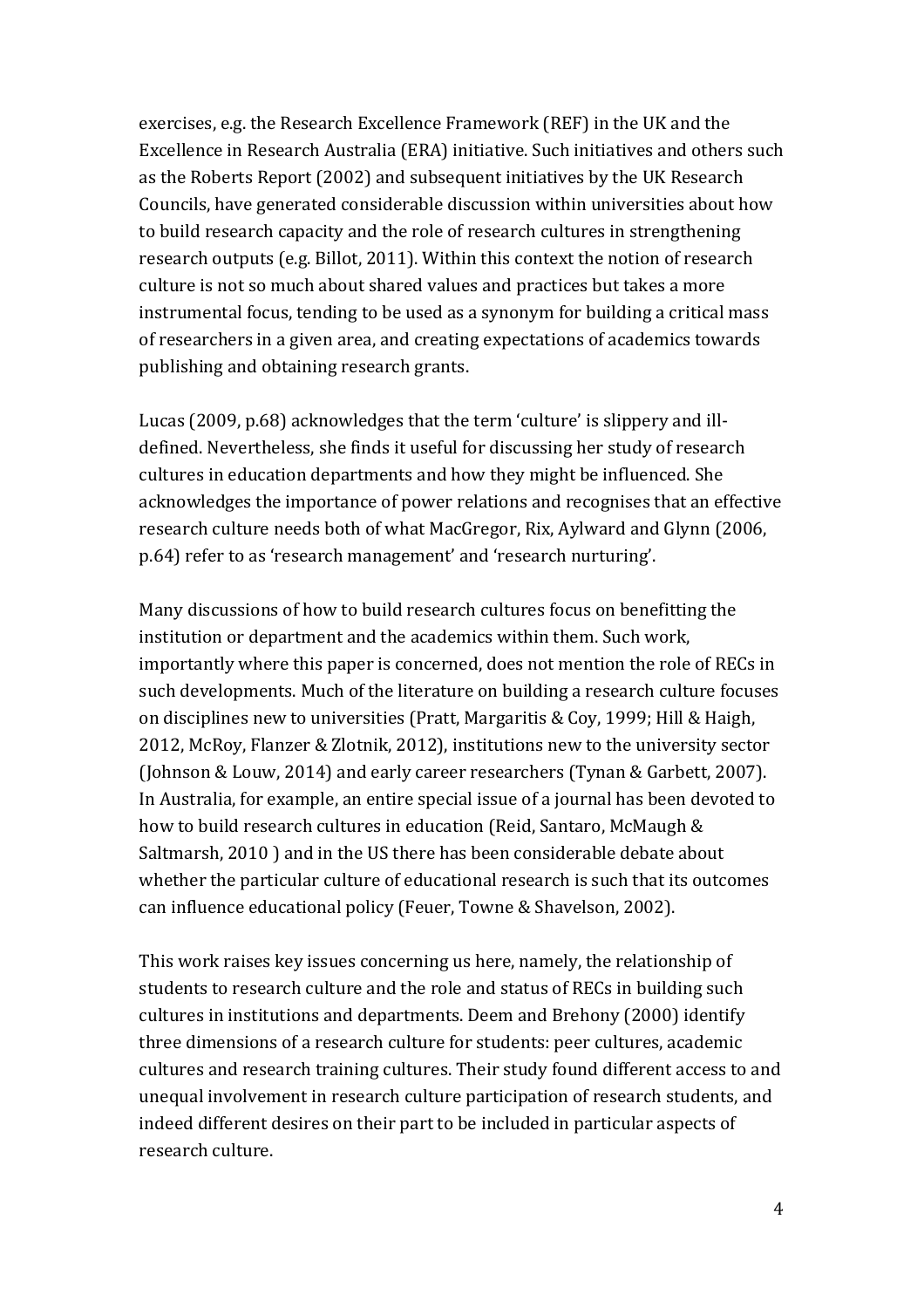In exploring the issues associated with the postgraduate research environment, Barnacle (2002) identified critical factors which, it was argued, determine the quality of the research student experience. Foremost was the enthusiasm of academic staff towards research. This, the students believed, would produce a 'vibrant engaging and supportive culture of research' (Barnacle, 2002, p.3). The study also found that research students wanted to be treated as researchers. They wanted sufficient technical, financial and library support and a physical environment that encouraged productive exchanges between fellow students as well as staff.

The most common way of measuring whether students feel they have engaged in the research culture of their department or institution is through the Postgraduate Research Experience Questionnaire (PREQ) in Australia (for example, Graduate Careers Australia, 2013) or in the UK the Postgraduate Research Experience Survey (PRES) (Turner, 2015). These nationally mandated questionnaires are administered to most graduating students in their respective countries. Both instruments contain a number of statements about research culture, for example: opportunities provided for social contact and to discuss their research with other students; integration into the departmental community; provision of a good seminar program; opportunities for students to become involved in the broader research culture; and a stimulating research ambience in the department. While these items reflect a limited notion of research culture, they do provide a set of indicators against which students can express an opinion.

Kiley  $(2005, p.74)$  suggests a number of reasons why engaging in a research culture might be important for students, namely: belief that it enhances research outputs; that it enriches their research 'training' including developing generic skills and is helpful in ensuring timely completions.

"one of the most important communities with which *[doctoral candidates] need to engage is the research community of their discipline and of the university.* Such engagement is critical as it leads to the development of a *range of skills, understandings and behaviours that are learned implicitly* and explicitly, and which benefit the student, the discipline and the *community.* Of concern, however, is the indication [in the PREQ] that Australian doctoral students report that engagement in a positive research *culture is poor in comparison with other aspects of their research experience* (*Kiley, 2005, p.76*).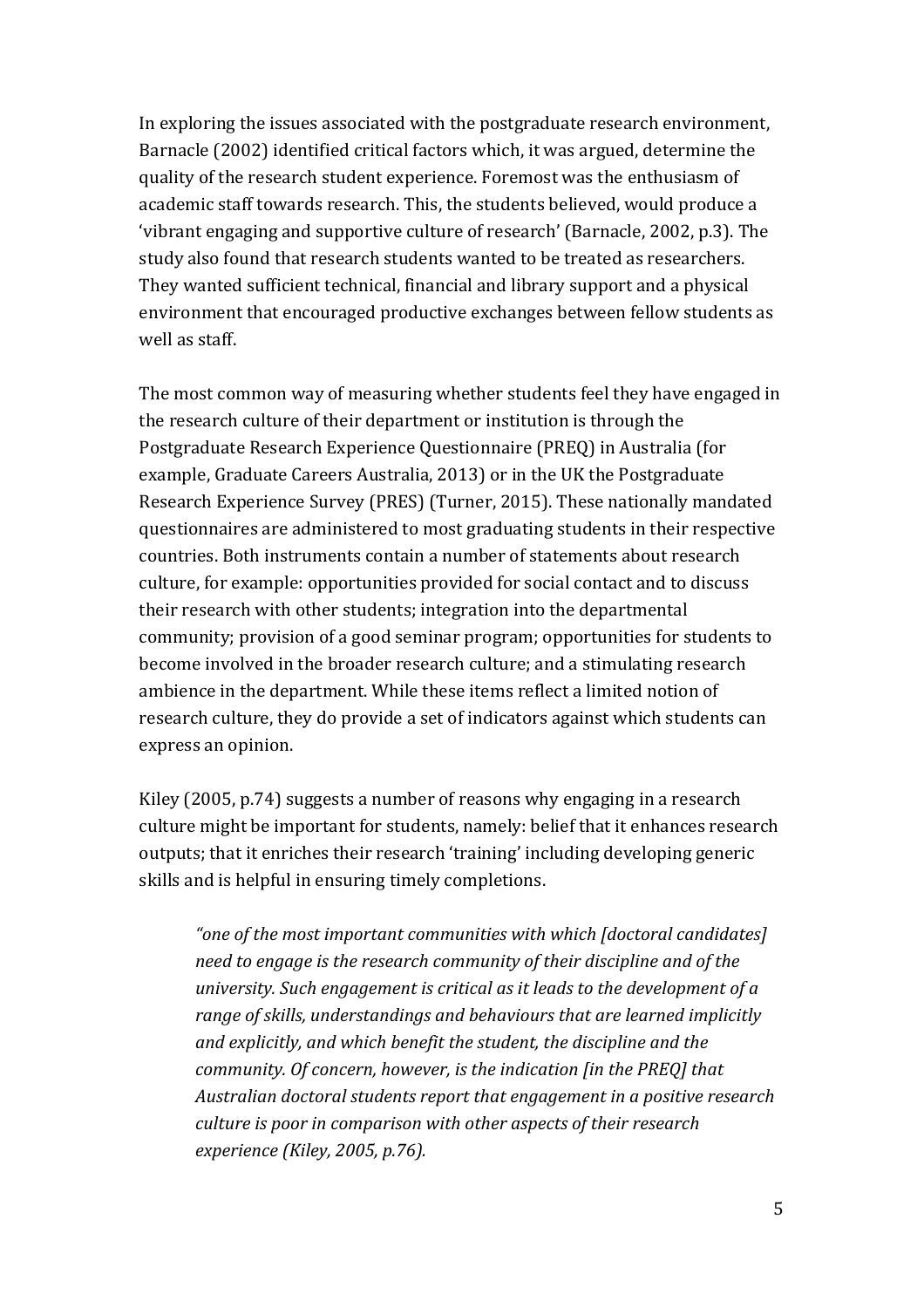As this quotation demonstrates, findings on the PREQ suggested that many students felt they were not adequately involved in the research culture of their department and these figures have not changed much since Kiley's paper was published (Graduate Careers Australia, 2013). More recently, in the UK's PRES many students state that they do not have opportunities to become involved in the wider research community, beyond their department (Turner, 2015). Integrating students into the research community is considered to be a key factor in students' professional development, so this has become a major cause of concern.

This literature raises questions about how RECs are to integrate students into research culture and what kinds of culture; whether it is research culture of academic researchers with its attendant concerns about outputs and funding, or research education/training culture relatively separated from such. Further, we have noted that with the exception of Boud et al (2014) discussions of whose responsibility it is for integrating students into research cultures appear to be lacking in the literature. From the needs analysis carried out by Boud and colleagues, (2014) it is clear that many RECs perceive this to be their responsibility. The remainder of this paper extends this analysis to examine how they are endeavouring to enact this responsibility.

#### **Method**

As part of an Australian national project on research education coordination, semi-structured interviews were conducted with 19 Australian Research Education Coordinators (RECs). In addition, to examine Australian practice in a wider context, interviews were carried out with two experienced English RECs. In total, interviewees came from four Australian and two English researchintensive areas of universities and from a wide range of disciplines, e.g. science, engineering, urban studies, health science, education, design, arts and social science, business and information technology. Interviewees were chosen using a cascade approach. Members of the seven person project team suggested whom to interview based on their knowledge of RECs who were engaged in significant developments in building research cultures. The sample was deliberately skewed to maximise the illustration of different ways of involving students in research cultures. The interviews were conducted by members of the project team.

Following transcription of the interviews, the team members analysed each transcript and discussed emergent common themes. Three members then undertook an iterative analysis of the data to categorise themes. Special focus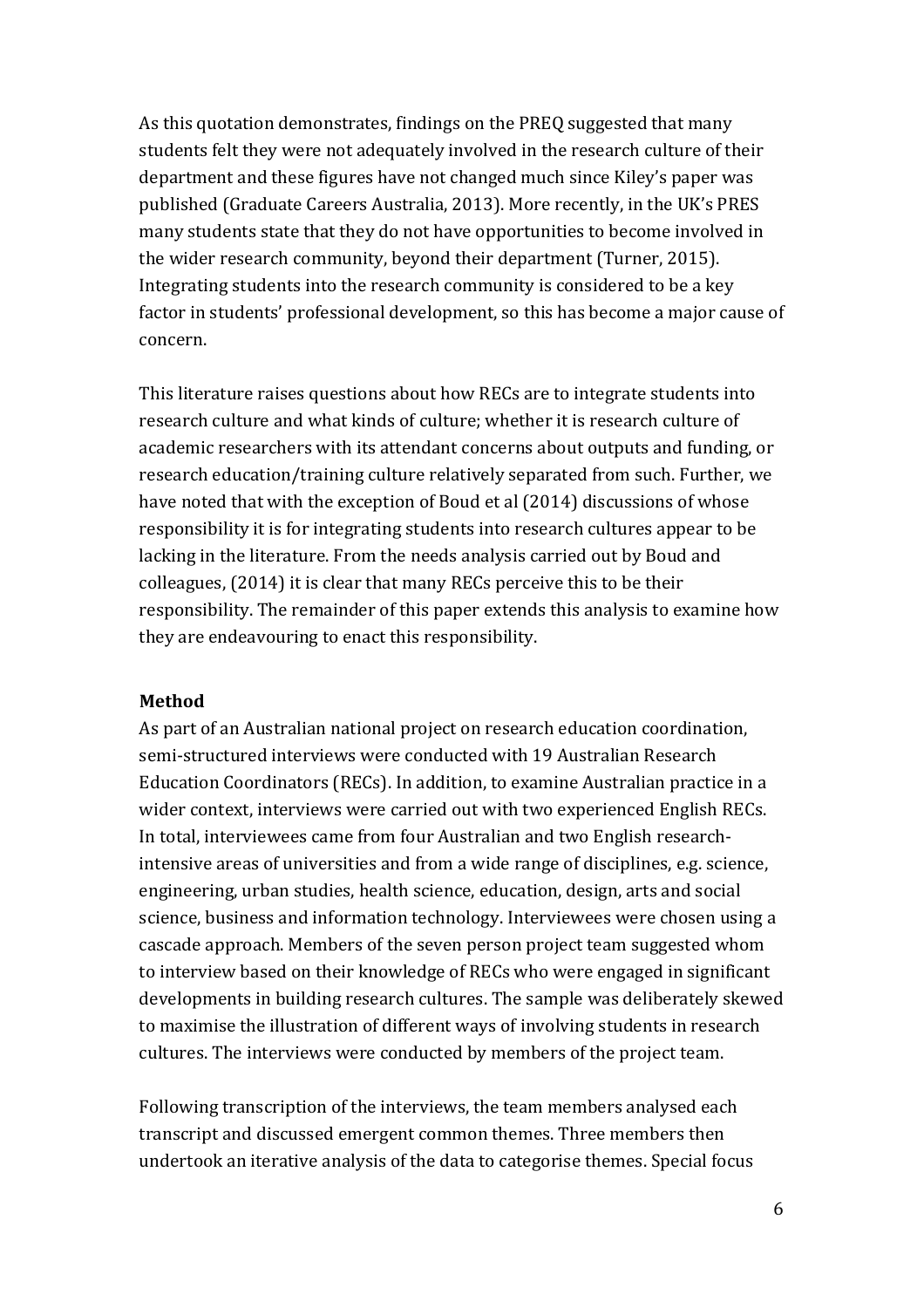was given to approaches to building research culture that were deliberate, thoughtful and had been developed over time. These were formed into narratives about how RECs viewed and attempted to develop research culture. The narratives were then checked with the relevant interviewee. A series of state-based workshops for RECs were held to explore the pervasiveness of the ideas coming from the data. Seven brief composite scenarios were devised in order to illustrate particular challenges. The transcripts are identified as coming from a Research Education Coordinator (REC) and are numbered to preserve confidentiality. The narratives (case studies) and scenarios can be found on the "for Improving Research Supervision and Training (fIRST)" website at http://first.edu.au/?page\_id=1911.

#### **Findings: How RECs are endeavouring to build research cultures**

Some areas of universities are taking a number of well-defined steps to develop research cultures for and with students. This section is organised according to key strategies that RECs said they are using, namely: working with and responding to institutional imperatives, building on experiences, involving colleagues; establishing conversations; and working to ensure that students were positioned as researchers. We discuss how initiatives were organised, who was involved and the challenges of the various approaches.

#### *Working with institutional structures and imperatives*

Many of the activities reported in our data were driven initially by institutional or reputational imperatives, such as the need to obtain better quality research results, improve completion rates, and create a research environment that would attract and retain research students (Boud et al, 2014).

In some universities the RECs were in newly created positions to focus on improving research programs and managing research degrees. For example, one REC described how taking on the role of Departmental Director of higher degree research was her first large-scale 'administrative' responsibility. She viewed her challenge in the role to be to shift candidates' and supervisors' perspectives on the time frame and scope of a PhD. The university was in a transition phase and a more formal structure for research degrees in the faculties had been established. It was recognised that research students were becoming really important to the university's research effort. More scholarships were made available and the university had decided it was going to 'up' its research output through research training. There was also much more of a sense that what really mattered was timely completions (REC14).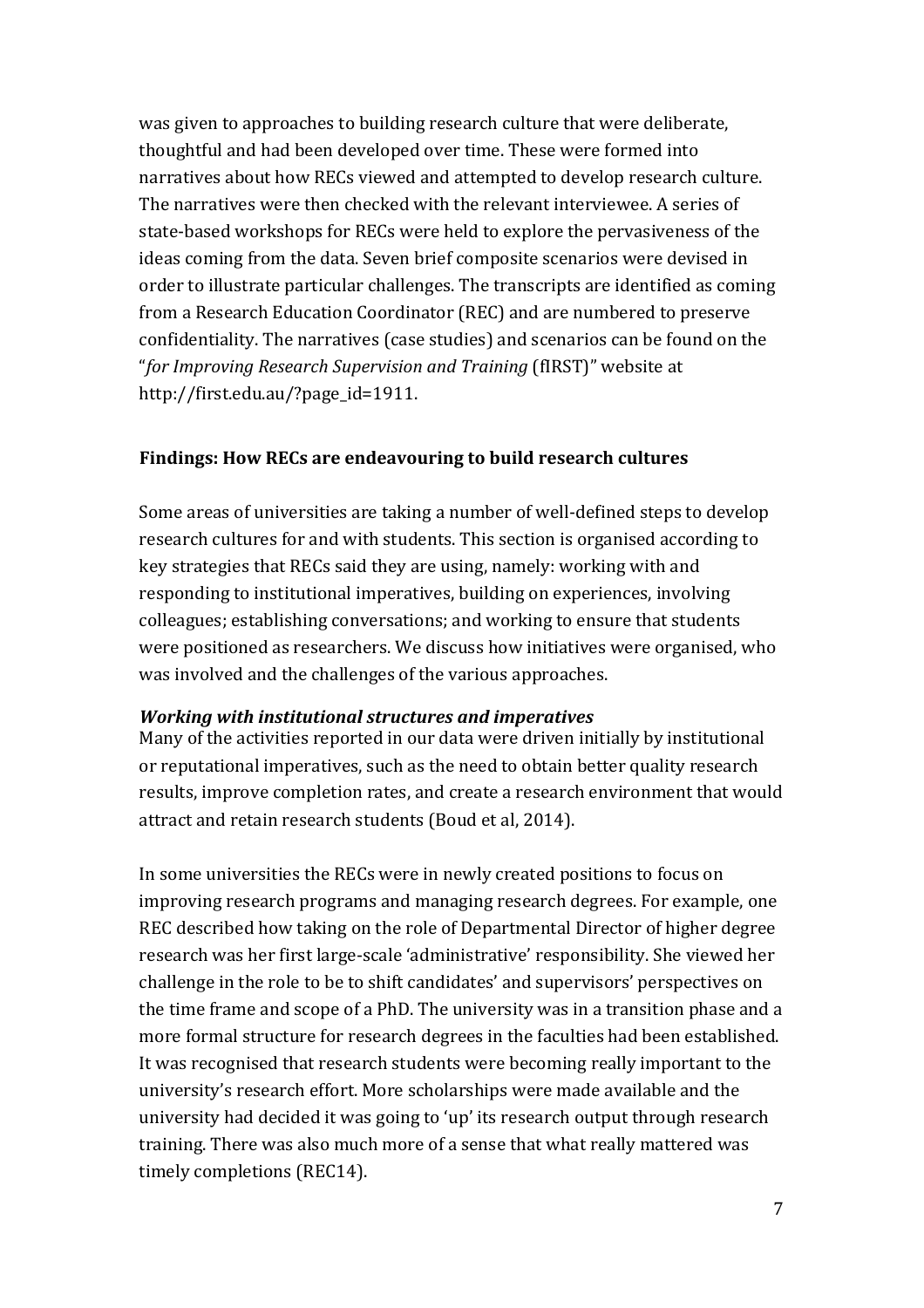RECs used institutional initiatives and new structures such as these to kick-start a deeper engagement in learning:

*First there was a university working party ... and then there was the pilot ... the drafting of the documentation and then rolling it out. What that did was to give me ... a kind of an external structure to try and get people to engage in thinking about their own learning in a more formal way (REC* 9 p.4-5).

There was also a sense of freedom to invent new initiatives:

*When I was first appointed, [my supervisor] told me 'We'll have to make this up* as we go along because you're the inaugural director and nobody really knows *what you have to do'* (*REC 7 p.2*).

An English REC describes how initiatives were slotted into existing structures. The following extract illustrates one of the challenges of providing educational opportunities for students:

*Doctoral researchers do play quite an active part in all of our research centres in terms of organising seminars and those kinds of things ... but trying to do it as a generic doctoral community it's not straight forward and maybe in the end there are good reasons for that and it just can't work. But I* think that's another important role that the PhD Director takes over (REC 20 p.14).

However, in some cases before RECs are even able to start to implement strategies to develop research culture, the necessary infrastructure needed to be established. Often there appeared to be only time to react to an existing situation and to do the administrative work rather than taking a pro-active stance in developing a research culture. This was the case with our English interviewees, but in our institutional and state-based workshops, we noted that it was also true of Australian RECs.

*maybe* in the end I felt a little bit frustrated that in all ... that you read in *terms of generating communities ... I didn't feel like I'd really pushed that as far as I could because it [was] much more about almost just getting the ship in order so to speak (REC 20 p.18).*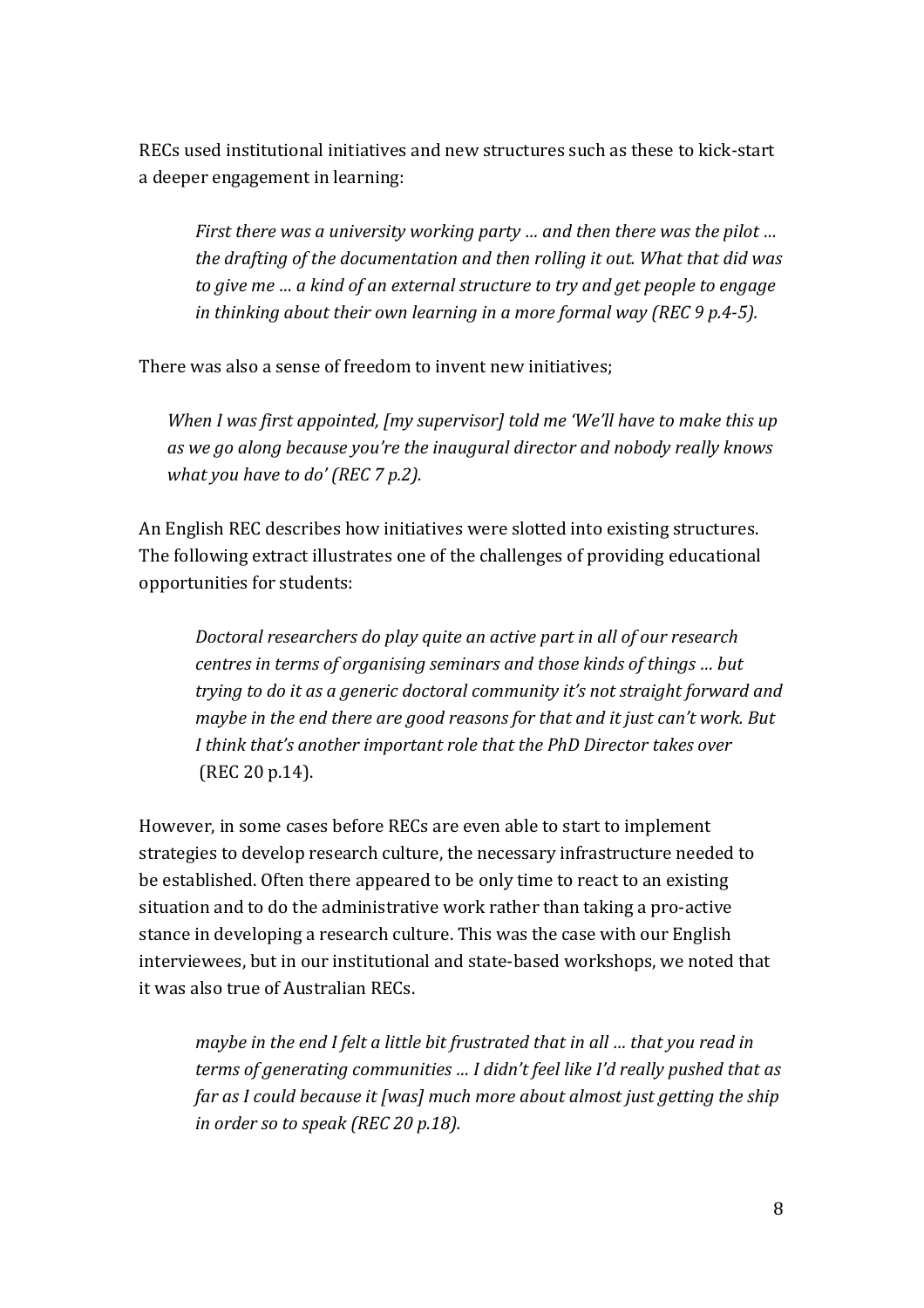*there* wasn't any infrastructure here to build on so I had to create *everything in this tiny department . (REC 21 p.3).* 

There is a challenge to the development of a research culture when a REC needs first to put in place administrative procedures. This appeared to arise from the REC position often not being clearly delineated, often lacking handover procedures when a new person takes over, as well as from the undefined nature of the role and the need for it to be further developed (Boud et al., 2014).

#### *Building on experiences*

RECs who had worked to build a research culture over several years spoke about the importance of regular monitoring and reflection on what worked in their context, what needed refining, and where gaps still existed. Interviewees talked about how initiatives were put in place to address a problem, then monitored and changed several times until a better solution was found. In a faculty of education, coursework was provided to help transition the many part-time and mature age students into their research study. However students still had difficulty with successfully completing their research and many withdrew. It wasn't until one academic leader developed a completely different approach which involved a move away from traditional block activities to a more integrated program with continuity and oversight from one coordinator, that the program became much more successful. It ended up becoming an introductory program for all doctoral students in the faculty. This responsiveness to a problem and a willingness to abandon a former initiative and replace it was more apparent in faculties or centres with some continuity of key staff who had tracked progress.

A REC in a research institute spoke of how she tried to involve students and supervisors in reflections about what is working and what could be improved. Monthly meetings were set up where plans for retreats were discussed and changes to processes made:

We changed the progress reporting form .....because there was a reflection on the structure of the progress reports and a discussion about what was *good and what was bad (REC 9, p.6).* 

#### *Involving colleagues*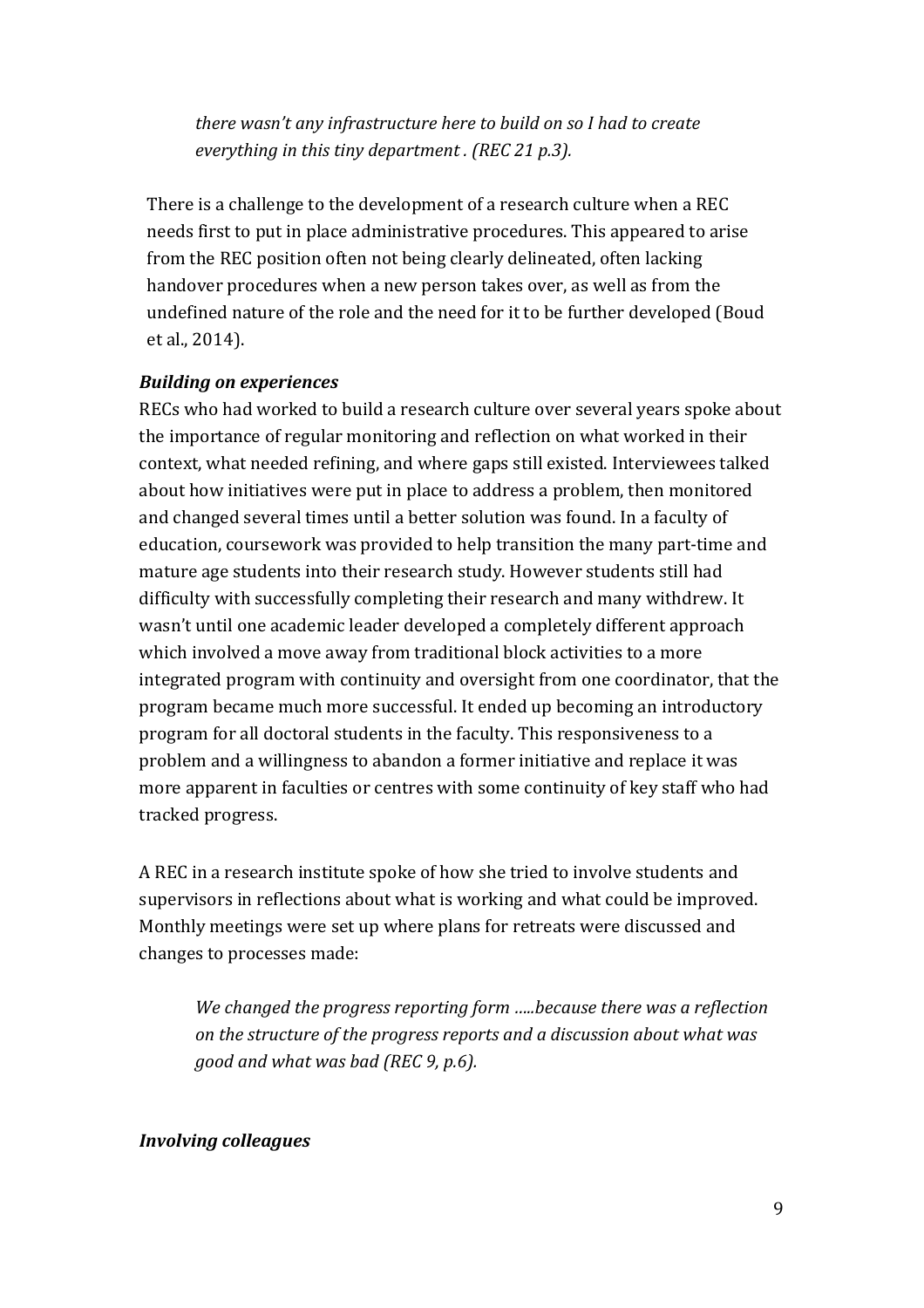RECs stressed the desirability for a program to be widely accepted and in particular to be actively recognised by senior staff. They underscored the importance of ensuring that new initiatives are embedded in traditional practices. One REC explained how senior staff in the faculty identified a gap: although certain research groupings were very active, there wasn't a strong community beyond the immediate players and certainly not with students. The REC explained how by embedding new practices in the 'normal' process, the advantage was that when people changed or moved, or when they changed role, there were other people who understood what the issues were and what needed to be done so that 'we're not continually reinventing the wheel' (REC 11  $p.4$ ).

While RECs may be expected to play a leadership role, all interviewees stressed the importance of engaging multiple players. For example, in one case the REC role was determined by a leadership group. There was a formal structure of senior staff to oversee the programs and activities for all researchers including research students. Strong input from the leadership group helped to define the role of the REC and determine key strategies and events. All decisions for research education programs were made by the leadership group who also coordinated activities, organized a master-class menu and guided improvement of the program based on reflective feedback from master-class convenors, postgraduate students and an advisory board. Both the director and the REC did much to ensure that events happened, however everything was guided by the group and its strategic direction (REC13).

In other contexts such pre-existing structures did not exist and some RECs perceived a need to integrate students in a research culture, but then found implementation difficult without the assistance of others in the department. Indeed, it is clear from the strategies found successful, that arriving at a good solution takes time and involves many people. In many cases a number of developments and iterations had been necessary to achieve a successful program.

*All the changes are hard won; none of them occur easily, none of them occur through just doing one thing, none of them occur through a policy, and none of them occur through setting up an activity. They've got to be continually reinforced. …Whoever is in the position of authority can't do it all; no one person can do it all. The great success of the initiatives … has been the diversity of people involved. (REC11, p14).*

RECs have a role in resolving problems between supervisors and students (Boud, et al 2014). Many RECs both in the interviews and in the state-wide workshops,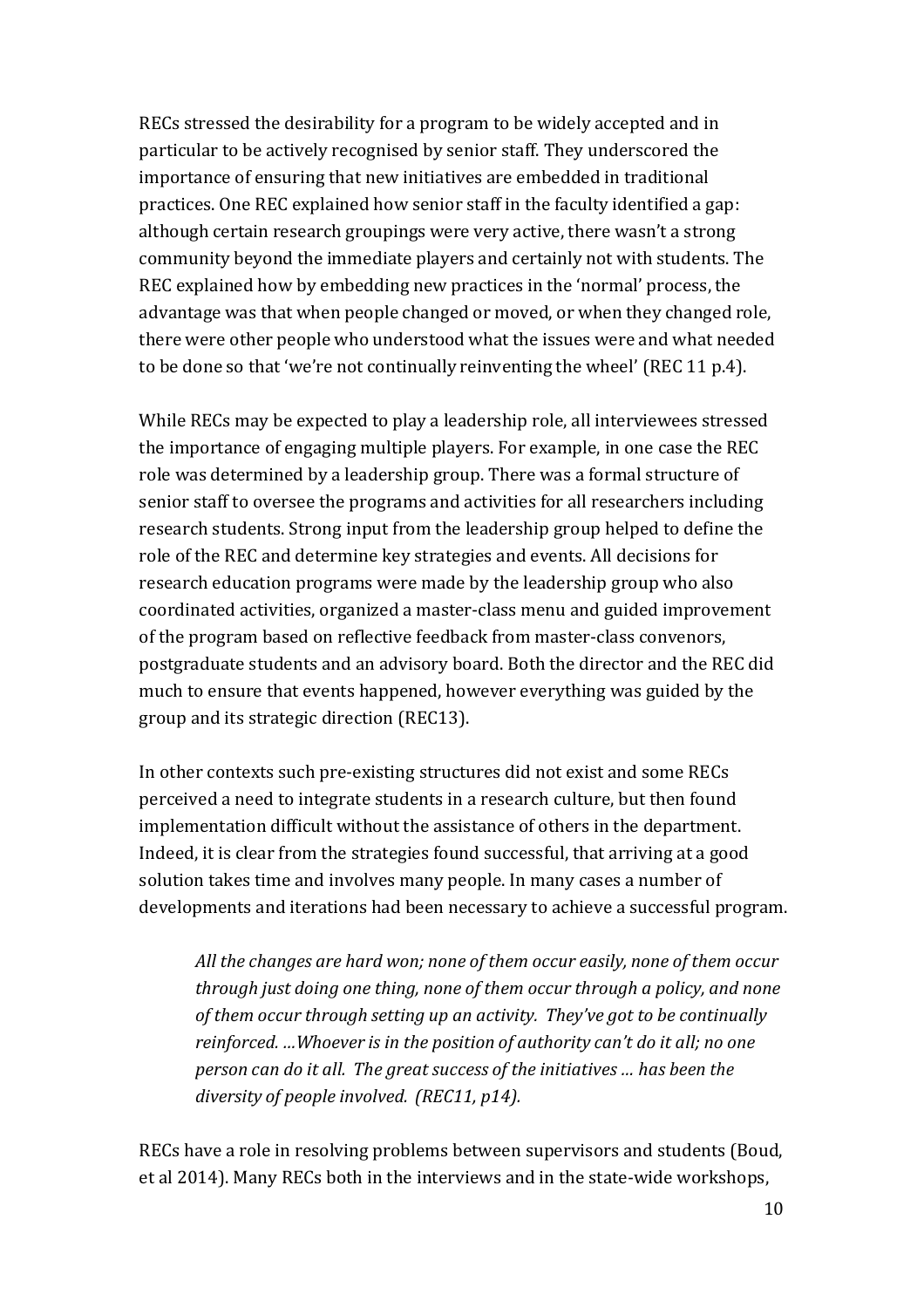indicated that supervisors were often reluctant to be involved. So faced with the daunting task of knowing where to begin, many said that they chose to focus on students to ensure that they have the skills needed to be proactive in approaching academics and understanding what is possible in terms of engaging in the research culture of the department or school (Boud et al 2014). For example, a UK REC indicated that a series of events she set up called "Managing a Supervisor" was overwhelmingly popular.

*I* do this and it's standing room only, ... I must have done this session fifty *times because people ask me to do it and I do it about five times a term, absolutely incredible (REC21 p.11).*

Focusing on getting students to interact and engage in a student research community can be implemented because it may be seen as the primary role of the REC, but also because it is easier than engaging supervisors, which:

*is* one of the hardest parts of the job because people aren't used to being *managed and most academics are ungovernable (REC15 p.1-2)* 

*So* much of what we're trying to do is absolutely logical to the students, it *may not be so logical to the supervisors (REC21 p.8).* 

We do not know whether reluctant supervisors are engaging in a rich academic research culture separate from students. One suspects not, because in a climate where there is a regular and free exchange of ideas, it is likely that the attitude towards students would be different. In some institutions, supervision is still seen as occupying a private space. This UK REC sums up the difficulty that many Australian RECs experience:

*in* this university academics hold on very, very dearly to their individual autonomy, their academic freedom and they don't want to be told what to *do or even guided, they certainly don't want to come to supervisor training or anything like that (REC21 p.3).*

Without the involvement of supervisors, students are likely to learn that research cultures are fragmented, or that as students they do not truly belong. This inevitably undercuts efforts to create research culture among students. It also raises the question of whose responsibility it is for developing research culture and involving students in it. Focusing on the quality of supervision may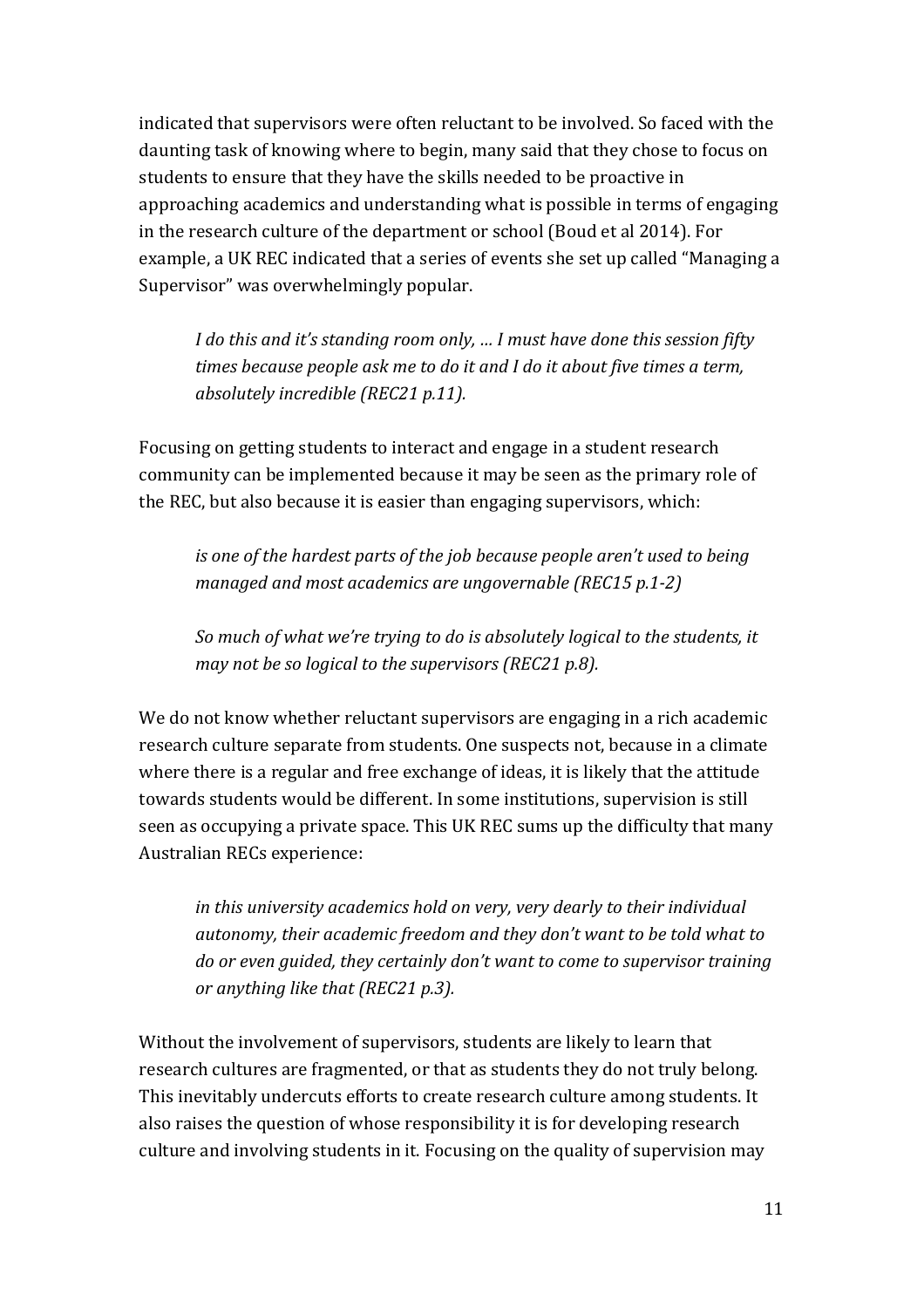not be the responsibility of the REC who may be seen as more involved with students.

In the state-based workshops, a number of suggestions for overcoming supervisor reticence to engage in development were made. However, the widespread nature of this concern illustrates the need to involve as many people as possible in developing research culture. RECs' informal contacts play an important part in that process, but institutional strategies and attitudes may need wider attention.

#### *Establishing conversations about research*

A number of RECs described the importance of developing a research culture that created opportunities for different kinds of conversations and relationships. An annual retreat for both staff and students is one way RECs have tried to do this. 

We go somewhere where we prepare food together and share the food that *we prepare and we have to cook and clean for ourselves (REC* 9 p. 3).

This approach was intentional as the research group aimed to build a strong community-based model of research education and leadership.

Student research conferences are another way that RECs have found of involving students in different conversations socially and intellectually. One REC describes how students are encouraged to present a paper even in their first year of enrolment, and specific staff are also invited to present. A wider group of staff is encouraged to come along not just to hear the students but to contribute to the sessions by discussing the research process, acting as keynote speakers, or being discussants on panels. In this case, participation was not made mandatory because the intention was to make it like any conference.

" *the students have the budget and they form a conference committee, there's access to academic faculty if they want to consult any of them, they identify* who are going to be their guest speakers and they put out a call for papers and the papers are presented by students or younger faculty or whoever and it's hugely successful so it draws in a range of students both *from the College, from outside because it's widely advertised and faculty and other people come because they're drawn to …[the] theme ... So that's been powerful (REC 21 p,16).*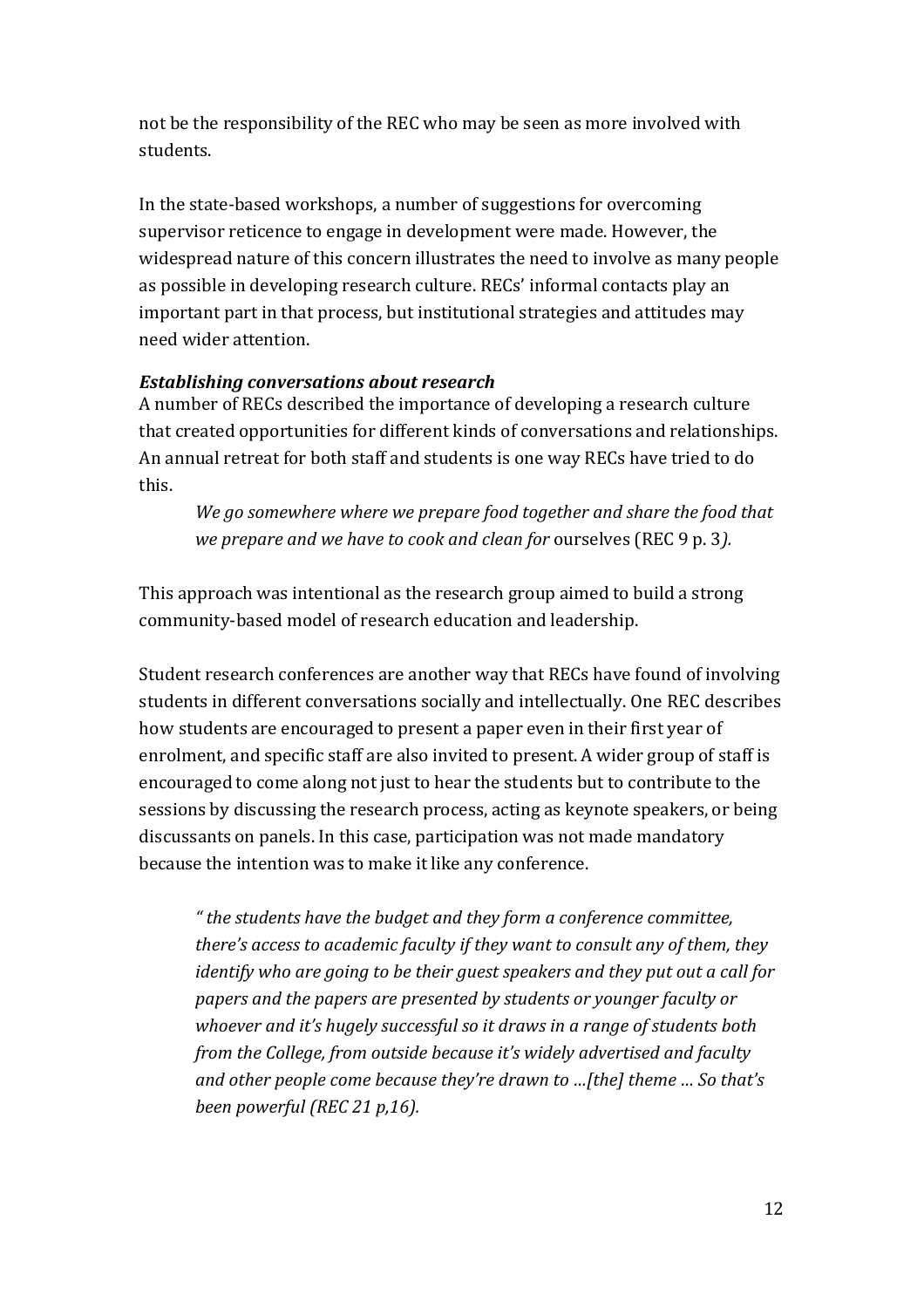These environments create a space where students can learn implicitly and explicitly the language and skills of the research culture (Kiley, 2005). The students can play an active part in reviewing papers and organising the event (REC21, p.18).

### *Positioning oneself in research as a researcher*

Many RECs emphasised the importance of creating in students a sense of belonging, particularly where there is not a strong research group that they are part of. For example:

*the PhD process is ... a highly challenging personal journey, because these* students don't necessarily have a topic. This is in contrast to other places where I've worked where there's a lab group or there's some topic *community*  $\angle$ ... We have support groups. We have reviews in a community *kind of way, like a shared group meeting. What we try to do is to make sure that new people get a chance to connect with the people who have been around a bit longer and are a bit further along in their PhD* (REC 9 p.1-2).

RECs recognised that scaffolding is needed if students are to participate in preexisting research cultures. Students need to understand the cultures and learn how to find their ways into them. It cannot be assumed that they can navigate this complex terrain on their own at the outset.

Another strategy for developing students' sense of belonging was to provide opportunities for students to teach:

*We've* introduced Teaching Assistance Provision where members of staff can apply to have [a doctoral student] and then we advertise and that's been *really good* ... *it gives them an opportunity to feel more a part of the* department (REC20, p.13).

One interviewee described an integrated approach to enriching the intellectual climate which positioned doctoral students as researchers alongside post docs, researchers and academics. He explained that the research centre is made up of a federation of independent research laboratories encompassing a fusion of disciplines. Research groups affiliate voluntarily with the research centre. There are about a hundred research students and about thirty-five academics involved each year. Since 2005, the centre has run an enrichment program for all research students. The director, who has a US background, introduced the concept for the program, partly based in his belief that although the American style PhD system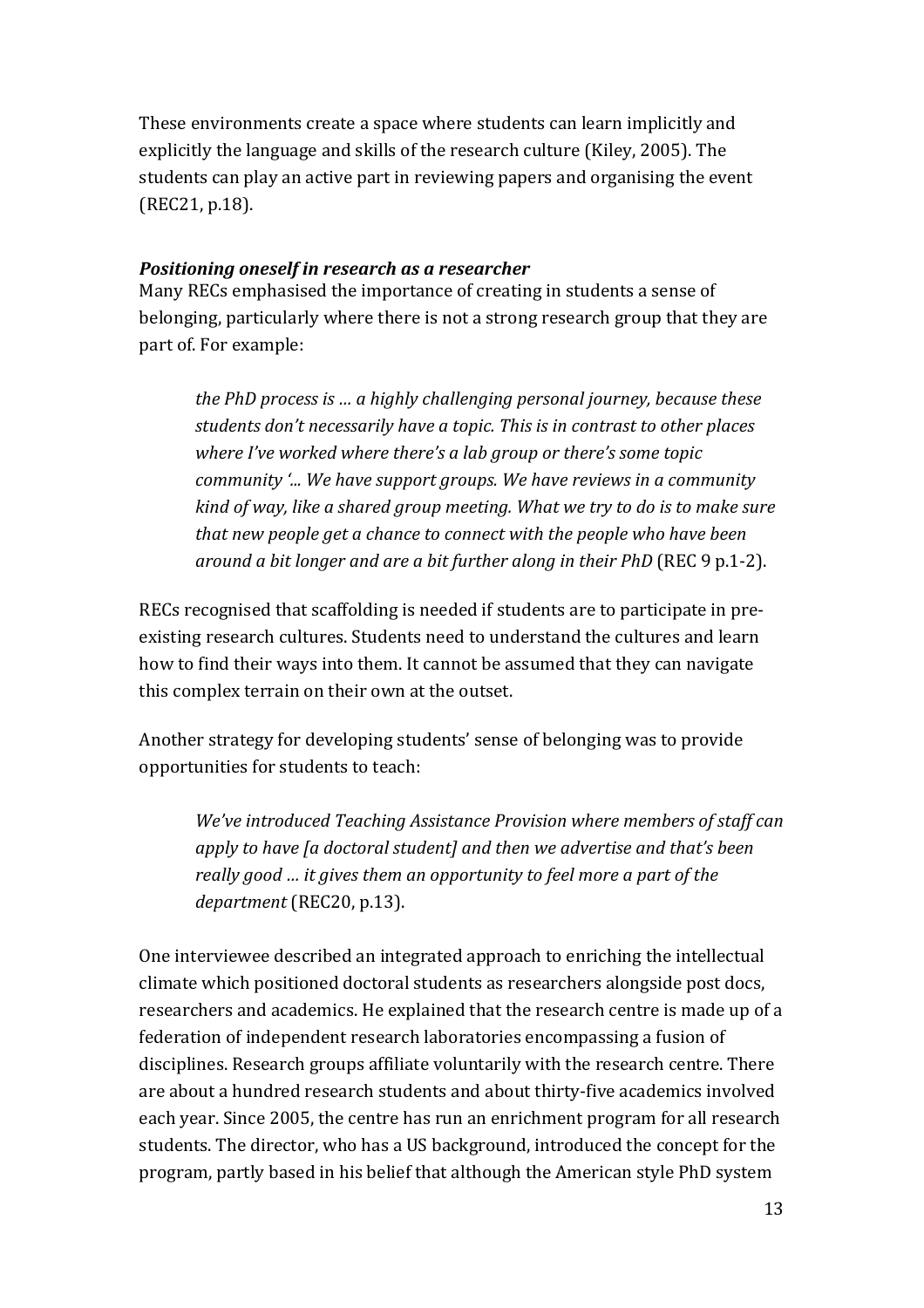goes over a longer time period, students get a broader range of experiences than in the Australian context. The director was keen to get all students inspired by letting them see a broader range of cutting-edge research (REC13, p.1).

With its stated aim to augment postgraduate learning so that it produces the next generation of research leaders, this centre aimed to give participants a broad outlook intellectually and socially. It was intended that students feel part of a distinctive, supportive and nurturing community. Researchers gave their time voluntarily and the program was devised cooperatively. A dedicated part time paid convenor manages the program. Activities are open to academics, postdocs as well as doctoral students. They include master-classes on different topics offered principally by the academics but also by postdocs and sometimes by students. They can run for 1-3 days and focus on developing different skills (disciplinary and more generic), and various aspects of disciplinary knowledge. The master-classes on scientific topics are given by researchers active on the world scene (REC13).

### **Discussion**

These explorations have highlighted the ways that RECs undertake what in many instances is a challenging new role or at the very least one that in some institutions has yet to be well defined. Our data have suggested that there are a number of contextual factors that affect the extent to which RECs can be successful in integrating research students into research cultures.

The first of these is the extent or type of research cultures already existing or being developed and staff views about the relationship of students to them. Where a vibrant and sustainable research culture exists, there may be recognition of the need to involve research students and the REC may well be involved. However, the needs of research students may be neglected and the REC may need to bypass the ways that academics and researchers do or do not communicate with each other and focus on bridging the gap. This happens when, for example, supervision of research students is kept separate from attempts to involve students in wider groups, when doctoral students are not embedded in research teams, or when students' research is unconnected to the research of departmental academics or specific research teams. When there is not a critical mass of researchers in a particular field, creating a strong research culture can be difficult and then students are very likely to miss out on networking and opportunities to exchange ideas unless there is capacity for online networks (Abrandt Dahlgren, Grosjean, Lee & Nyström, 2012).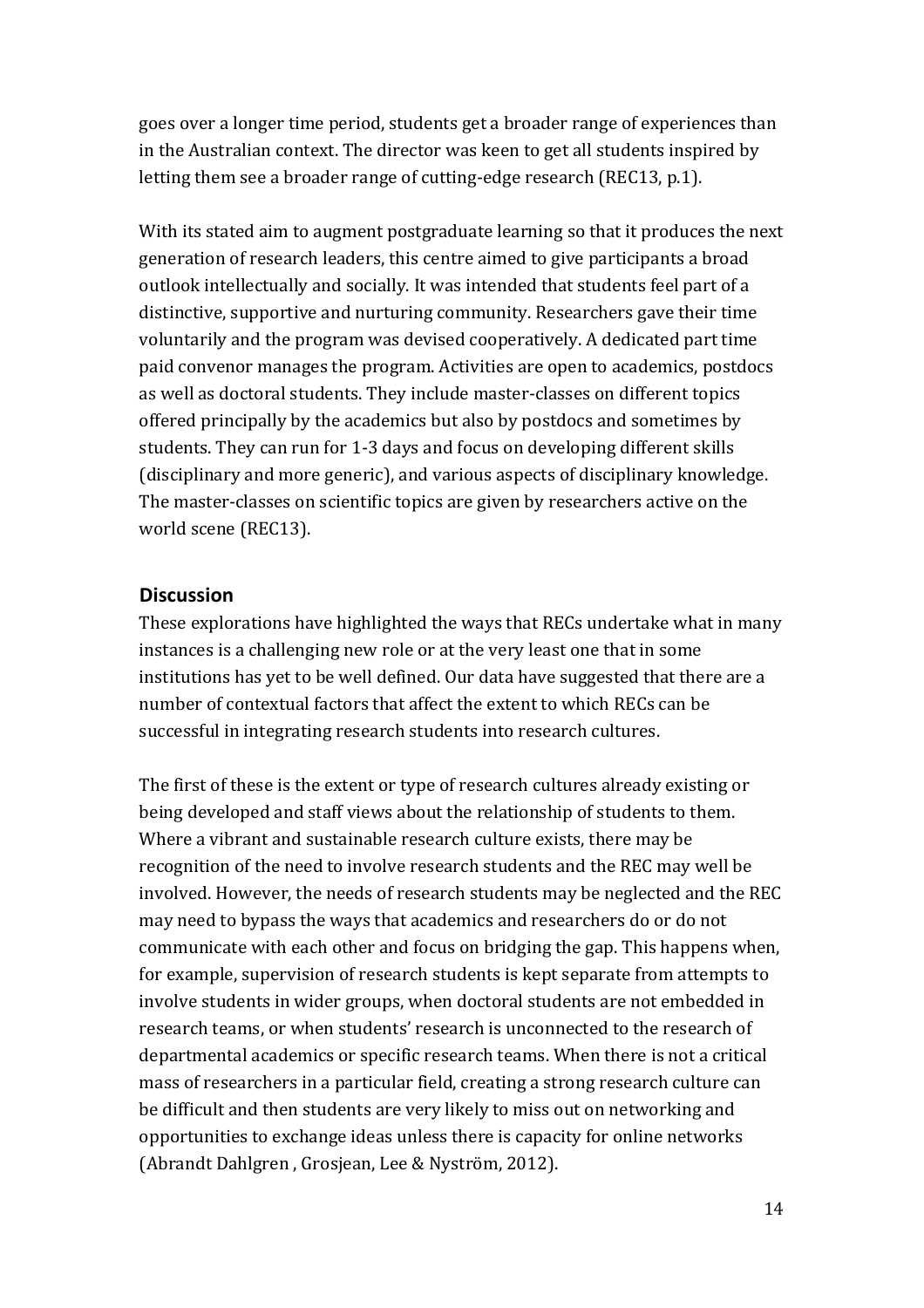We have noted that some RECs and others endeavour to build a research culture where research students are brought together for the exchange of ideas and for socialising. Here the differences between a research culture which prepares students for the world of research; and an educative culture where the purpose of student exchange is to enhance learning are blurred. In some institutions a plethora of events of an academic nature happen in departments, faculties, the university as a whole and even within society (e.g. in museums) and it is assumed that everyone who chooses can voluntarily participate. Here the REC not only has a role to smooth students' transition, whatever their background and enrolment status, (Deem & Brehony, 2000; McCulloch & Stokes, 2008; Pearson, Evans & Macauley, 2008), but also in advocating that strategies be provided, for example, for transition guidance.

We noted that many RECs choose to focus on providing opportunities for students to meet and exchange ideas often without supervisors being present. Our data have suggested that supervisors do not always perceive the learning benefits to students of talking informally about their research, and sharing ideas with others in seminars and conferences; a point that came out strongly in discussions with RECs in the state-based workshops mentioned above. These attitudes affect the capacity of RECs to integrate students into existing research cultures and in many cases make developing such cultures almost impossible. However, without the involvement of supervisors, it is pertinent to question whether a true academic community can ever be built. Without supervisors, students are bound to see the academic community as fragmented and their student role as less important. Efforts of RECs to integrate and provide opportunities for them to connect, then become little more than creating learning communities. Creating a sense of belonging to a cohort of students is not the same as belonging to or being embedded in an academic research culture. Indeed it can be argued that where students are a cohort separate from academics and other researchers, then they are likely to develop a sense of not belonging to the research culture. Again, as Deem and Brehony (2000) show, research *education* cultures help students to feel more part of the department or the university as a whole, and may help them in their learning, they do little to foster the wider research culture nor integrate students into it. Importantly they deny students the opportunity to fully participate in and contribute to the intellectual climate of the local, national and international research community. Further, they perpetuate the idea that research students are unable or unworthy to participate. This is exacerbated with coursework requirements confining students to a subordinate role in the institution.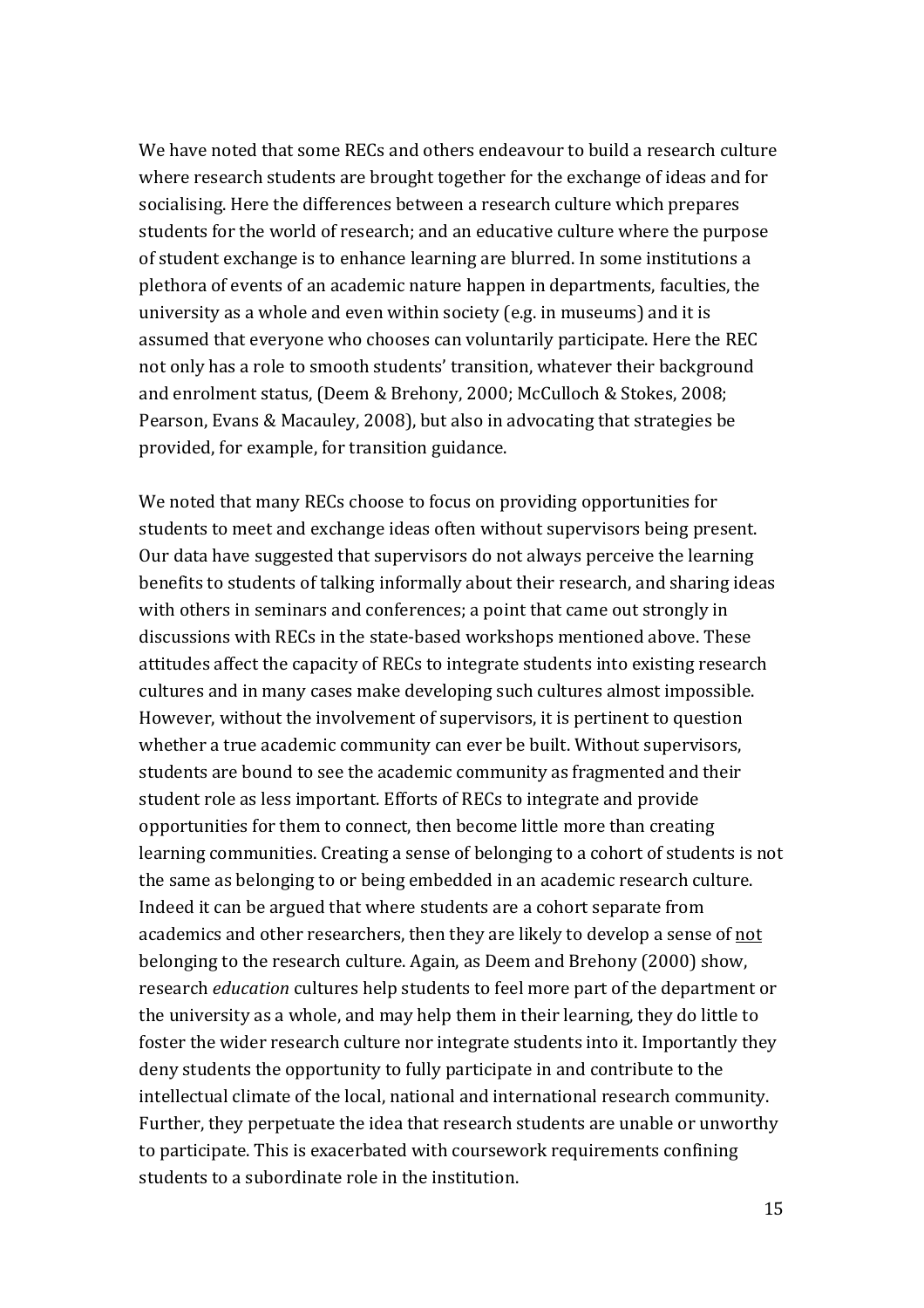We have drawn attention to fact that RECs do not work alone and stressed the importance of them working with and involving colleagues. Many others including heads of department, professors, supervisors and other researchers all have a role to play. Yet our data suggest that some RECs have difficulty in persuading these others to participate. Clearly it is important to provide a learning context where students can grow as researchers. Such learning does not typically come from engaging in formal coursework. So as we have seen, RECs have considered it important to create learning environments beyond such structures. Such learning environments have some features of research cultures. But they are also in many respects quite different. In our final example, it was viewed as everyone's responsibility to contribute to the research culture: academics including professors, research staff, postdocs as well as students. If a research culture is to be successful, this is what has to happen. Within such research communities the power dynamic shifts. Students become colleagues and together with other researchers share responsibility to develop the intellectual climate. Therefore, looking at the work of RECs in the other cases presented, we can see that many are working towards this, but can be hampered by the lack of involvement of established researchers.

While drawing attention to some of the organisational and attitudinal limitations and the ways in which RECs have responded it must be recognised that this is an evolving role. In some instances, administrative procedures necessary to carry out the role are lacking and some RECs are unable to focus on integrating students into research culture because they lack the basic administrative framework to do so. As Boud et al (2014) have highlighted, RECs tend to focus either on the institution, or on students or on supervisors, yet if students are to be fully integrated into research cultures this needs to be a community concern. We see in our study, evidence of the evolving role of RECs as they, and the institutions in which they work come to realise the implications.

#### **Conclusion**

Establishing research cultures where none exist or in the face of opposition has led RECs to find the most appropriate way in their context to ensure that research students engage in appropriate research cultures, and in many cases this has taken a great deal of hard work over successive iterations with many people involved. This will no doubt continue. As one said: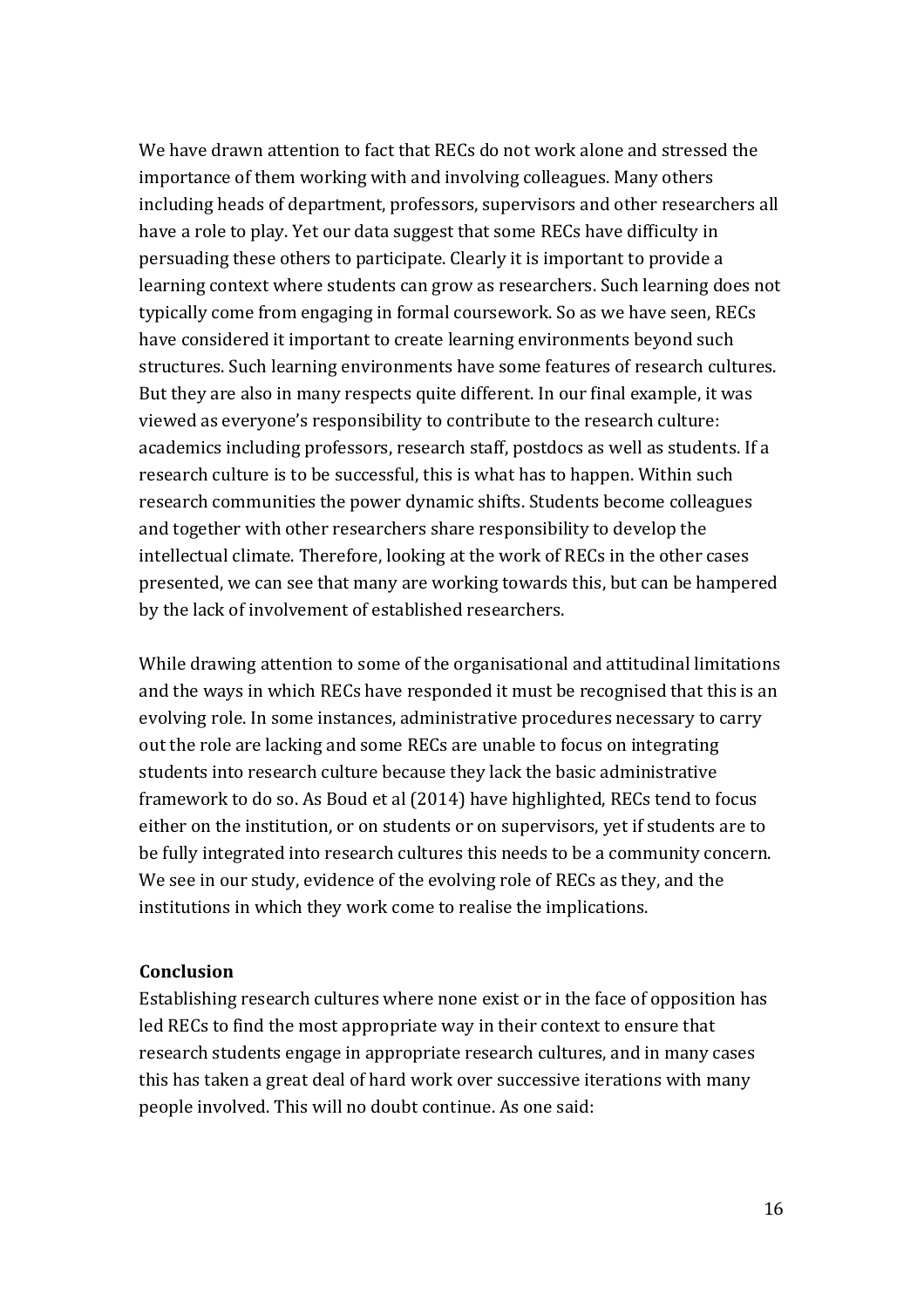*It's always going to be fragile, always going to be individually dependent, but if the overall climate in the faculty is supportive and appreciative of initiativesin this area, then worthwhile change is possible* (REC11, p.16).

RECs have an important leadership role to play in ensuring that research students have the opportunity to participate in a community of researchers. At the very least they must ensure that graduates are not isolated. Engaging in a research education culture with other doctoral students can assist student learning, create a sense of belonging, and may lead to timely thesis completion. In some contexts this is all RECs have found possible. However, it may confine students to a sub-ordinate role, distance them from other researchers and deny established researchers the opportunity to engage with fresh ideas from up and coming researchers.

The academic community has a responsibility to work with RECs to remove structural and attitudinal barriers to the full integration of research students into research cultures. By participating in this way, students not only develop their own understanding, they also make positive contributions to furthering disciplinary knowledge and they contribute to enhancing the intellectual climate. Institutions need to establish structures that support RECs in working towards enabling research students to fully participate in research cultures so that they are able on graduation to take their place in the wider world of research practice.

## **Acknowledgements**

This paper would not have been possible without the involvement of the other members of the *Building Local leadership for Research Education* OLT Project team: Robyn Dowling, Margaret Kiley, Jo McKenzie, Kevin Ryland and Nicky Solomon. The project was funded by the Australian Government Office for Learning and Teaching.

### **References**

- Abrandt Dahlgren, M., Grosjean, G., Lee, A. & Nyström, S. (2012). The graduate school in the sky: emerging pedagogies for an international network for doctoral education and research. In A. Lee, & S. Dandy, (Eds.) *Reshaping Doctoral Education (*pp.173-186). London: Routledge.
- Barnacle, R. (2002) Exploring Issues Associated with the Postgraduate Research Environment at RMIT. Melbourne, VIC., Research & Graduate Studies Committee, RMIT University.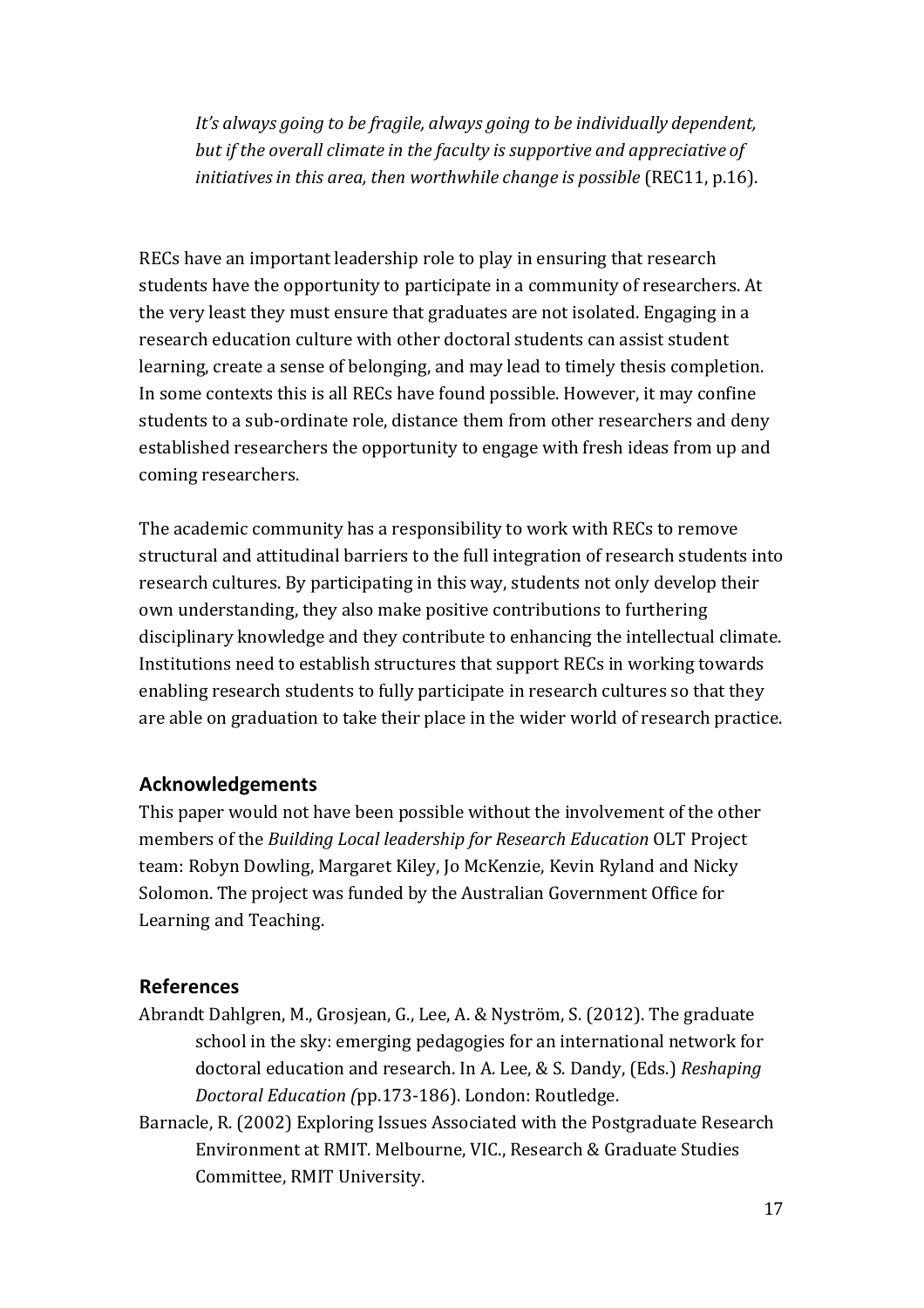- Billot, J. (2011). The changing research context: implications for leadership *Journal of Higher Education Policy and Management, 33(1), 37-46.*
- Boud, D., & Lee, A. (Eds). (2009). *Changing practices in doctoral education*. London: Routledge.
- Boud, D., Brew A., Dowling, R., Kiley, M., McKenzie, J., Malfroy, J., Ryland, K., & Solomon N. (2014). The coordination role in research education: emerging understandings and dilemmas for leadership. *Journal of Higher Education Policy and Management*, 36(4), 440-454.
- Deem, R. and Brehony, K J. (2000). Doctoral Students' Access to Research Cultures - are some more unequal than others? *Studies in Higher Education*, 25 (2) 149-165.
- Feuer, M. J., Towne, L. & Shavelson, R.J. (2002) Scientific Culture and Educational Research, *Educational Researcher*, 31, (8), 4-14.
- Graduate Careers Australia. (2013). Postgraduate Research Experience 2013. Melbourne: Graduate Careers Australia. Available http://www.graduatecareers.com.au/research/start, Accessed 25<sup>th</sup> February 2015.
- Hill, M.F. & Haigh, M.A. (2012). Creating a culture of research in teacher education: learning research within communities of practice, *Studies in Higher Education*, 37(8) 971-988.
- Johnson, B. J. & Louw, A. H. (2014) Building a research culture from scratch at a University of Technology, *Mediterranean Journal of Social Sciences*, 5(1) 151-164.
- Kiley, M. (2005). Engaging doctoral candidates in research communities. In *Proceedings of the 2005 Australian Universities Quality Forum: Engaging Communities.* (pp. 73-77). Sydney, NSW: Australian Universities Quality Agency.
- Lucas, L. (2009). Research management and research cultures: power and productivity. In A. Brew, & L. Lucas (Eds.), *Academic research and* researchers (pp. 66-79). Maidenhead, UK: McGraw Hill, Society for Research into Higher Education and the Open University Press.
- MacGregor, R., Rix, M., Aylward, D. & Glynn, J. (2006). Factors associated with research management in Australian commerce and business faculties, *Journal of Higher Education Policy and Management,* 28(1) 59-70.
- McCulloch, A. & Stokes, P. (2008). *The Silent Majority: Meeting the Needs of Parttime Research Students, Issues in Postgraduate Education: Series 2.* London: Society for Research into Higher Education.
- McRoy, R. G., Flanzer, J. P., & Zlotnik, J. L. (2012). *Building Research Culture and Infrastructure.* Oxford Online Scholarship. Available: DOI: 10.1093/acprof:oso/9780195399646.001.0001